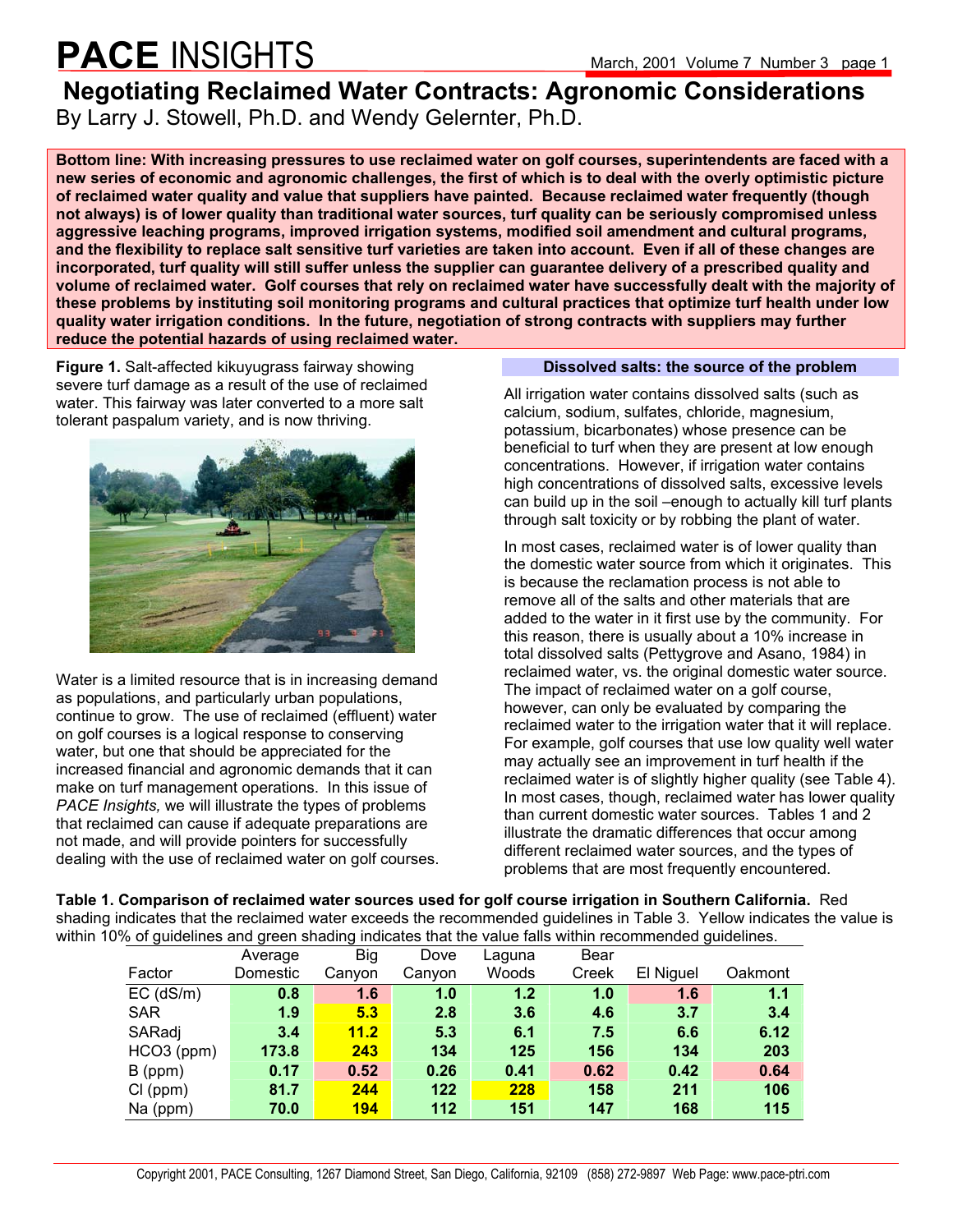### **Dealing with soil salts: the role of turf variety**

**Figure 2.** Despite implementation of improved management practices, reclaimed water led to the severely damaged bentgrass fairway seen below. The bentgrass was eventually replaced with more salt tolerant bermudagrass as a means of dealing with this problem.



**Figure 3.** Different turf types differ markedly in their ability to tolerate soil salts, as illustrated in the graph below. Adapted from Harivandi et. al., 1992.



In some cases, the only way that golf courses can deal with the impact of reclaimed water is to switch to salt tolerant turf varieties such as bermudagrass or paspalum, as illustrated in Figures 1 and 2.

### **Hidden cost number 1: the need for leaching**

The increasing accumulation of soil salts (illustrated by the increasing red areas below) that results over time from use of low quality reclaimed water, will result in shorter roots and unhealthy plants unless leaching programs are implemented.



A leaching fraction is the amount of water that must be applied during irrigation to maintain soil salts below levels that are damaging to the plant. To calculate the leaching fraction, you need to know the EC (electrical conductivity) of your irrigation water and the EC that is tolerated by the turf type that you are managing.

#### **Leaching fraction = EC of irrigation water EC tolerated by turf**

For example, if your irrigation water has an EC of 1 dS/m (= 1mmho/cm or approximately 640 ppm total dissolved salts) and your turf type is poa (which, according to Figure 3, can't tolerate more than 3 dS/m), then your leaching fraction is 1/3 = 0.33. This means that you will need to apply 33% more water than is needed to saturate the root zone. Another way of saying this is that if you are irrigating for 10 minutes to replace the water lost by evapotranspiration and to saturate the root zone, you will need to add another 3.3 minutes of irrigation (for a total of 13.3 minutes) to prevent accumulation of salts to plant damaging levels.

To estimate the increase in water use that reclaimed water will produce for you, compare the leaching fraction for the water you are currently using vs. the leaching fraction that you will need with reclaimed water.

### **Hidden cost number 2: the need for improved monitoring and cultural practices**

Leaching alone will not solve all salt-related problems if drainage, soil quality and irrigation distribution are not perfect. To increase the effectiveness of leaching programs, and to help you keep on top of salt related problems, the program outlined below is recommended. Implementation of this program will cost money and time, but the savings it will produce in terms of turf protection is well worth it.

### Monitoring and Cultural Practices Guidelines

- Implement an annual aerial photography program to aid in identification and correction of salt accumulation in turf "hot spots" and declining trees.
- Initiate annual soil sampling and analysis program to identify soil chemistry problems before they become serious.
- Monitor soil salinity using a TDS-4 meter (or equivalent). Apply a leaching irrigation to prevent accumulation of salts to levels above the tolerance of your turf variety (see Figure 3).
- Based upon soil testing results, apply amendments to compensate for accumulation of sodium or for elemental deficits that may occur during leaching.
- Aerate fairways at least twice annually using a deep tine (to a 9-inch depth, if possible). Apply amendments in conjunction with aeration.
- Tree foliage may need to be trimmed to prevent contact with irrigation spray.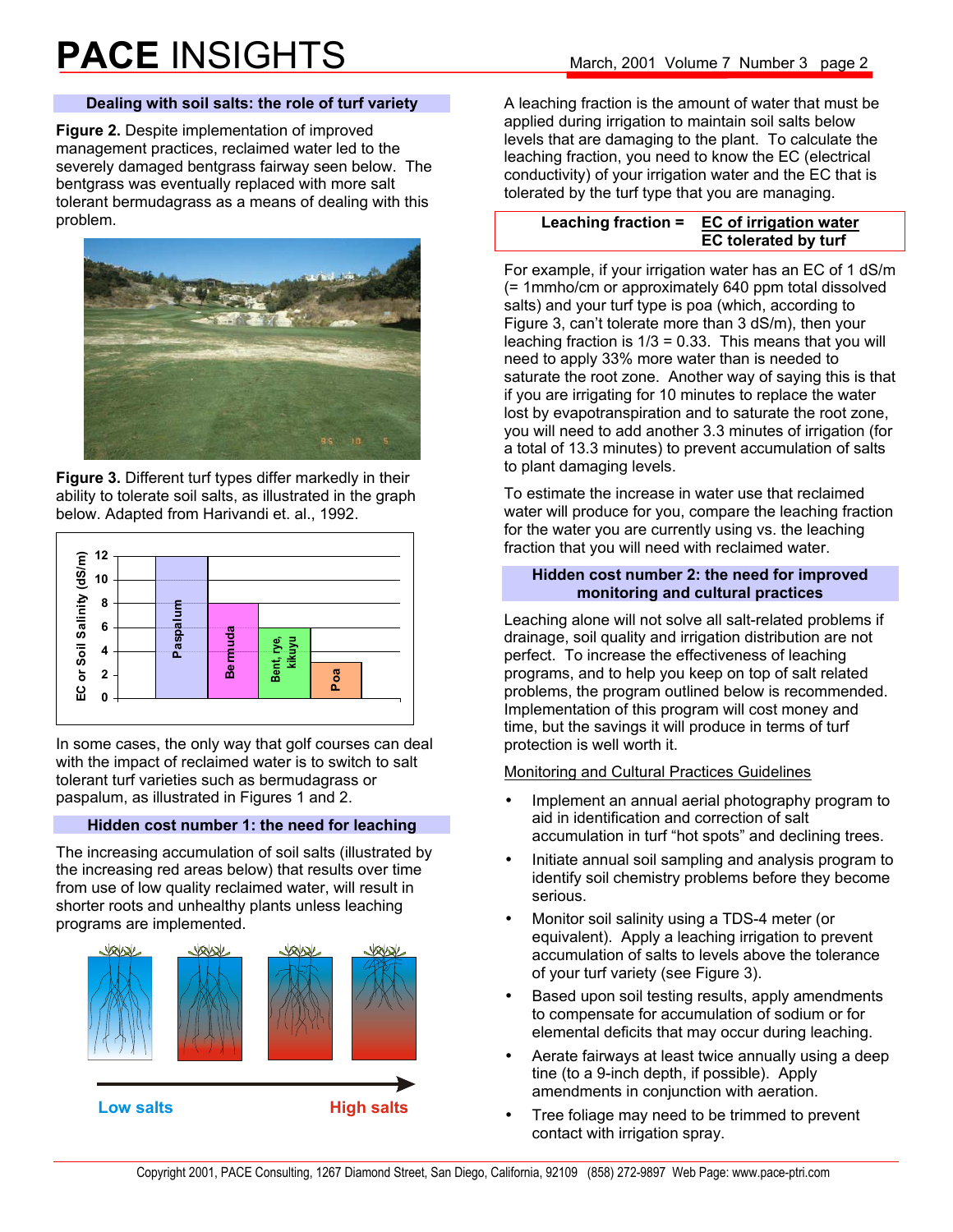# **PACE INSIGHTS** March, 2001 Volume 7 Number 3 page 3

**Table 2**. Comparison of domestic and reclaimed water. The desired range is a compilation from values published in the scientific literature and experience at PACE Consulting. The average domestic and reclaimed values were compiled from the PACE soil and water database for golf courses. Note that the most common problems with reclaimed water are due to excesses in bicarbonates, chloride and sulfate. High sodium and boron are also common problems.

| <b>Parameter</b>                  | <b>Desired range</b>          | Average<br><b>Domestic</b> | Average<br><b>Reclaimed</b> |
|-----------------------------------|-------------------------------|----------------------------|-----------------------------|
| Electrical Conductivity EC (dS/m) | < 1.2                         | 0.8                        | 1.1                         |
| Sodium Absorption Ratio SAR       | < 6.0                         | 1.9                        | 3.1                         |
| <b>Adjusted SAR</b>               | 11                            | 3.4                        | 5.7                         |
| Bicarbonate HCO3 (ppm)            | $90$<br>$(1.5 \text{ meq/l})$ | 173.8                      | 194.4                       |
| Boron B (ppm)                     | < 0.50                        | 0.17                       | 0.44                        |
| Chloride CI (ppm)                 | $< 100$ (2.8 meg/l)           | 81.7                       | 129.6                       |
| Sodium Na (ppm)                   | <160 (7 meq/l)                | 70.0                       | 114.2                       |
| pH                                | $6.5 - 8.4$                   | 7.7                        | 7.1                         |
| Total Dissolved Salts TDS (ppm)   | < 768                         | 616.7                      | 729.2                       |
| Calcium Ca (ppm)                  | $<$ 100 (5.0 meq/l)           | 67.3                       | 63.9                        |
| Magnesium Mg (ppm)                | 40<<br>$(3.0 \text{ meq/l})$  | 24.4                       | 22.9                        |
| Potassium K (ppm)                 | <160 (4.1 meq/l)              | 3.9                        | 25.5                        |
| Carbonate CO3 (ppm)               | <50                           | 2.7                        | 0.0                         |
| Sulfate SO4 (ppm)                 | <200 (4.2 meq/l)              | 171.3                      | 196.0                       |
| Iron Fe (ppm)                     | < 0.30                        | 0.16                       | 0.20                        |
| Manganese Mn (ppm)                | < 0.15                        | 0.01                       | 0.03                        |
| Copper Cu (ppm)                   | < 0.05                        | 0.04                       | 0.03                        |
| Zinc Zn (ppm)                     | 2.00                          | 0.12                       | 0.08                        |

### **Hidden cost number 3: the need for improved irrigation distribution**

While leaching programs can be very effective in reducing salt damage, they also highlight irrigation distribution problems and soil drainage problems. Frequently, more wet spots and/or bare areas occur as a result. To alleviate these problems, the following guidelines are suggested.

Water Management Guidelines:

- Avoid the use of reclaimed water on cool season turfgrass greens.
- Implement a periodic irrigation distribution monitoring program to insure that optimum distribution (greater than 75% distribution uniformity) is maintained.
- Install a water flow meter on one fairway to enable accurate calculation of leaching fractions. Consider installation of an in-line EC meter to monitor fluctations in water quality.
- Become even more picky about irrigation system maintenance, including replacement of worn or poorly selected sprinklers, dealing with pressure fluctuations, misaligned heads and sunken or broken sprinkler heads.
- Implement a leaching fraction for all areas where reclaimed water is used.
- Require that the water district provide access to daily, weekly and monthly summary values for water quality indicators. Of particular interest is electrical conductivity, sodium, chloride and boron levels. Independent water testing may be conducted by the golf course for more complete periodic evaluations.

### **Hidden cost number 4: reduced playability**

Despite all of the efforts outlined above, some reduction in golf course playability due to salt related turf and tree damage may result. In addition, development of wet areas due to leaching programs may be difficult to avoid. Communicating with golfers so that their expectations for high quality turf are adjusted is critical.

### **Hidden cost number 5: possible turf variety changes**

If, after several years of efforts, the above management programs do not provide effective salinity management for the soil-turfgrass system at your golf course, it may be necessary to switch turfgrasses to more salt tolerant types such as bermudagrass or paspalum.